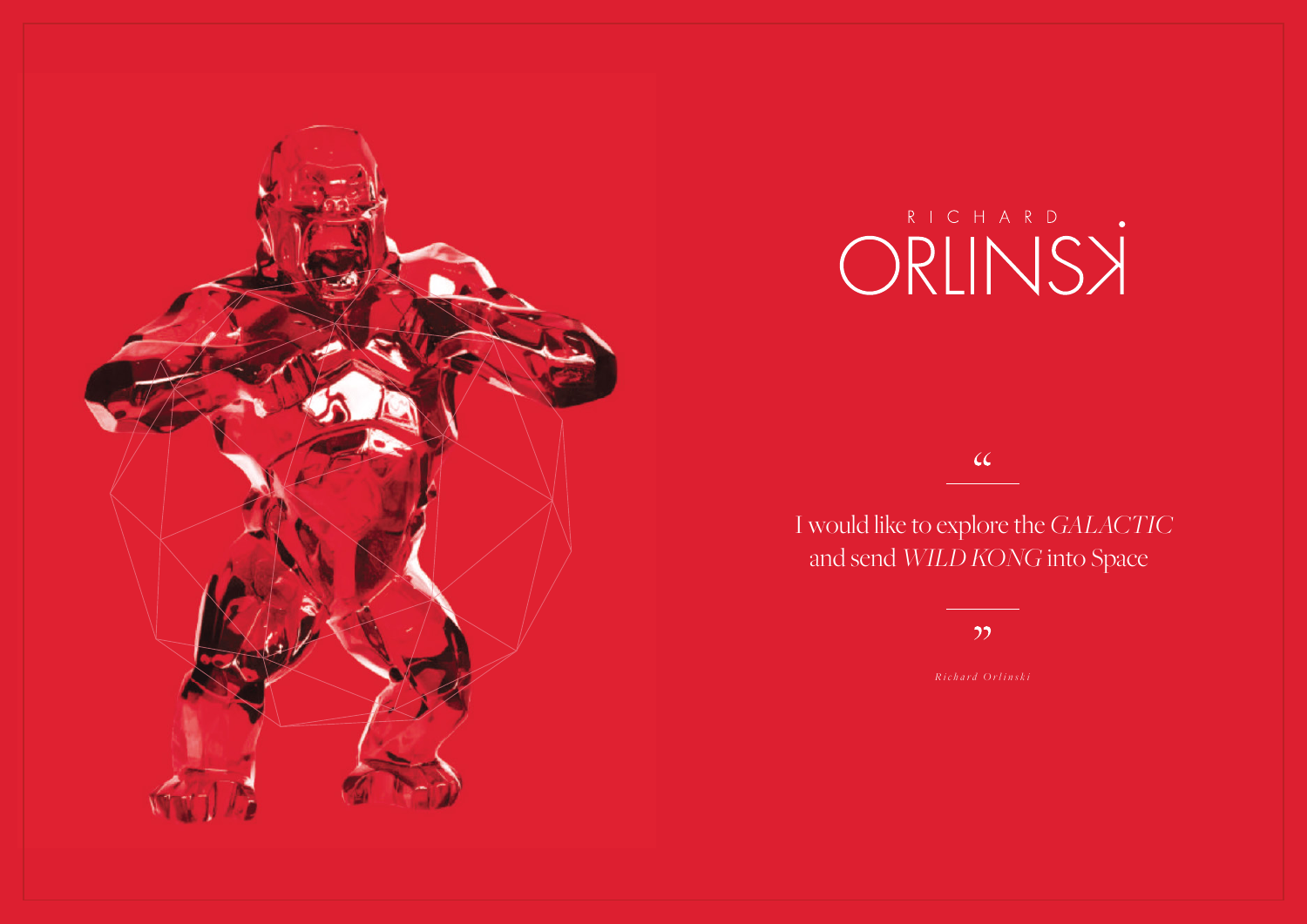*Immersed in the Pop Art culture, artist revisits the iconic objects which have inspired countless generations. Berkeley Bespoke had the pleasure to be invited to Richard's residence to talk about his travel preferences, inspirational ideas and future plans. Excitingly, sharing the news of the latest opening of two new dedicated Richard Orlinski Art galleries, in Saint-Tropez and in Singapore.*

### What was the last trip that inspired you the most?

*It all depends on what kind of inspiration? For the most gorgeous views or personal connections? But one place that I felt that was so special - was my stay in Maldives. It felt like being on another planet. Staying at the One & Only, surrounded by mesmerising colours of the water, felt like living in the moment and the time was* 

*simply frozen.*

## Your Art pieces are influenced by Wild and Powerful animals. What animal do you feel at heart you

are?

*I think the human is an animal, you don't have to feel like an animal, we all at heart are. But the one animal that I like to use to pass my messages is King Kong, well, actually it is a fictional character, very strong, fierce and has a big heart. Through him I am sharing my creativity. Every human wish to be that Kong, he is the ultimate, as all of us want to be.*

### What would be your dream destination to discover?

*The moon! Only few chosen people could go there. I was speaking with Richard Branson about his space program with the Virgin Galactic and I was interested in sending my Art piece in to the space. Imagine, sending the Kong into galactic? Creating a history, The first Art sculpture in the space!* 

## What is the one essential item that you always travel

with and why?

*(Laughs) Simple answer - my luggage. For all the things that I need on that journey to be with me.* 



## THROUGH HIS *"BORN WILD"* CONCEPT

Richard Orlinski is trying to turn the animal's negative impulses into a positive emotion.